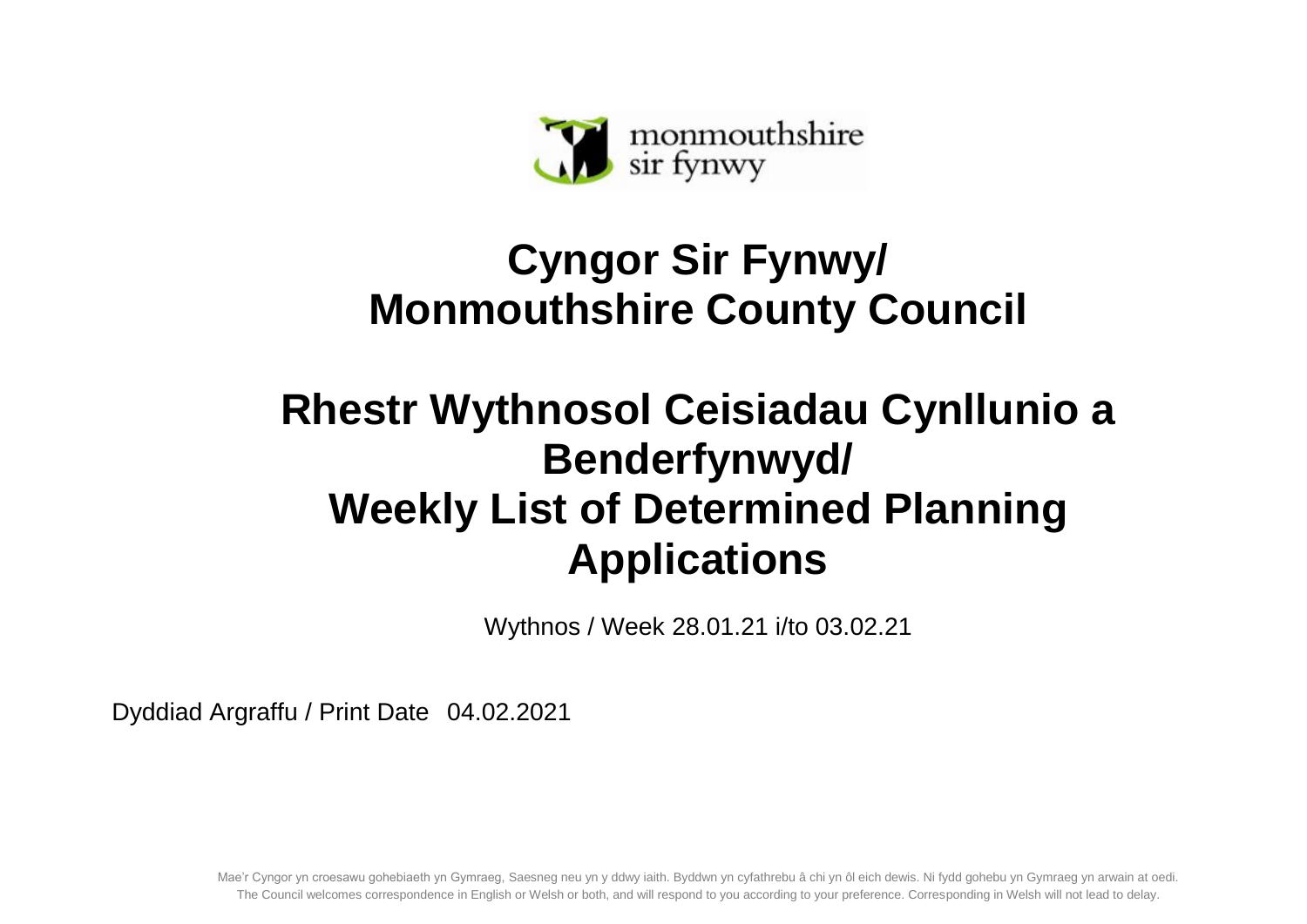| Ward/Ward                                                                            | <b>Rhif Cais/</b><br><b>Application</b><br><b>Number</b> | Disgrifia d o'r<br>Datblygiad/<br><b>Development</b><br><b>Description</b>                                                                                                                                           | <b>Cyfeiriad Safle/</b><br><b>Site Address</b>                                                                       | Penderfyniad/<br><b>Decision</b> | Dyddiad y<br>Penderfyniad/<br><b>Decision Date</b> | <b>Lefel Penderfyniad/</b><br><b>Decision Level</b> |
|--------------------------------------------------------------------------------------|----------------------------------------------------------|----------------------------------------------------------------------------------------------------------------------------------------------------------------------------------------------------------------------|----------------------------------------------------------------------------------------------------------------------|----------------------------------|----------------------------------------------------|-----------------------------------------------------|
| Lansdown<br>Plwyf/ Parish:<br>Abergavenny<br><b>Town Council</b>                     | DM/2020/01512                                            | 10ft x 10ft Garden shed<br>on the side of the front<br>garden.                                                                                                                                                       | 46 Old Barn Way<br>Abergavenny<br>Monmouthshire<br>NP7 6EA                                                           | Refuse                           | 03.02.2021                                         | <b>Delegated Officer</b>                            |
| <b>Priory</b><br>Plwyf/ Parish:<br>Abergavenny<br><b>Town Council</b>                | DM/2020/01730                                            | Rear single storey<br>extension.                                                                                                                                                                                     | 62A Park Crescent<br>Abergavenny<br>Monmouthshire<br>NP7 5TL                                                         | Approve                          | 03.02.2021                                         | <b>Delegated Officer</b>                            |
| <b>Mardy</b><br>Plwyf/ Parish:<br>Llantilio<br>Pertholey<br>Community<br>Council     | DM/2018/01858                                            | Residential development<br>of 11 units.                                                                                                                                                                              | Land North Of St<br><b>Teilos Church</b><br><b>Hereford Road</b><br><b>Llantilio Pertholey</b><br>Monmouthshire      | Refuse                           | 28.01.2021                                         | <b>Delegated Panel</b>                              |
| <b>Mitchel Troy</b><br>Plwyf/ Parish:<br><b>Mitchel Troy</b><br>Community<br>Council | DM/2020/01610                                            | The plan is to replace an<br>old derelict dangerous<br>structure (old standalone<br>drawing studio) with one<br>of the same size and<br>shape to the left of the<br>main house (refer picture<br>in the attachment). | Little Box Cottage<br>Monmouth Road<br>Lydart<br><b>Mitchel Troy</b><br>Monmouth<br>Monmouthshire<br><b>NP25 4RL</b> | Approve                          | 02.02.2021                                         | <b>Delegated Officer</b>                            |
| <b>Llanbadoc</b><br>Plwyf/ Parish:<br>Gwehelog Fawr<br>Community                     | DM/2019/00800                                            | <b>Demolition of Existing</b><br>Bungalow and<br>Outbuildings and<br>replacement with 2<br>detached two storey                                                                                                       | Homestead<br><b>Wainfield Lane</b><br>Gwehelog<br>Usk<br>Monmouthshire                                               | Approved<br>Subject To S106      | 02.02.2021                                         | <b>Committee Decision</b>                           |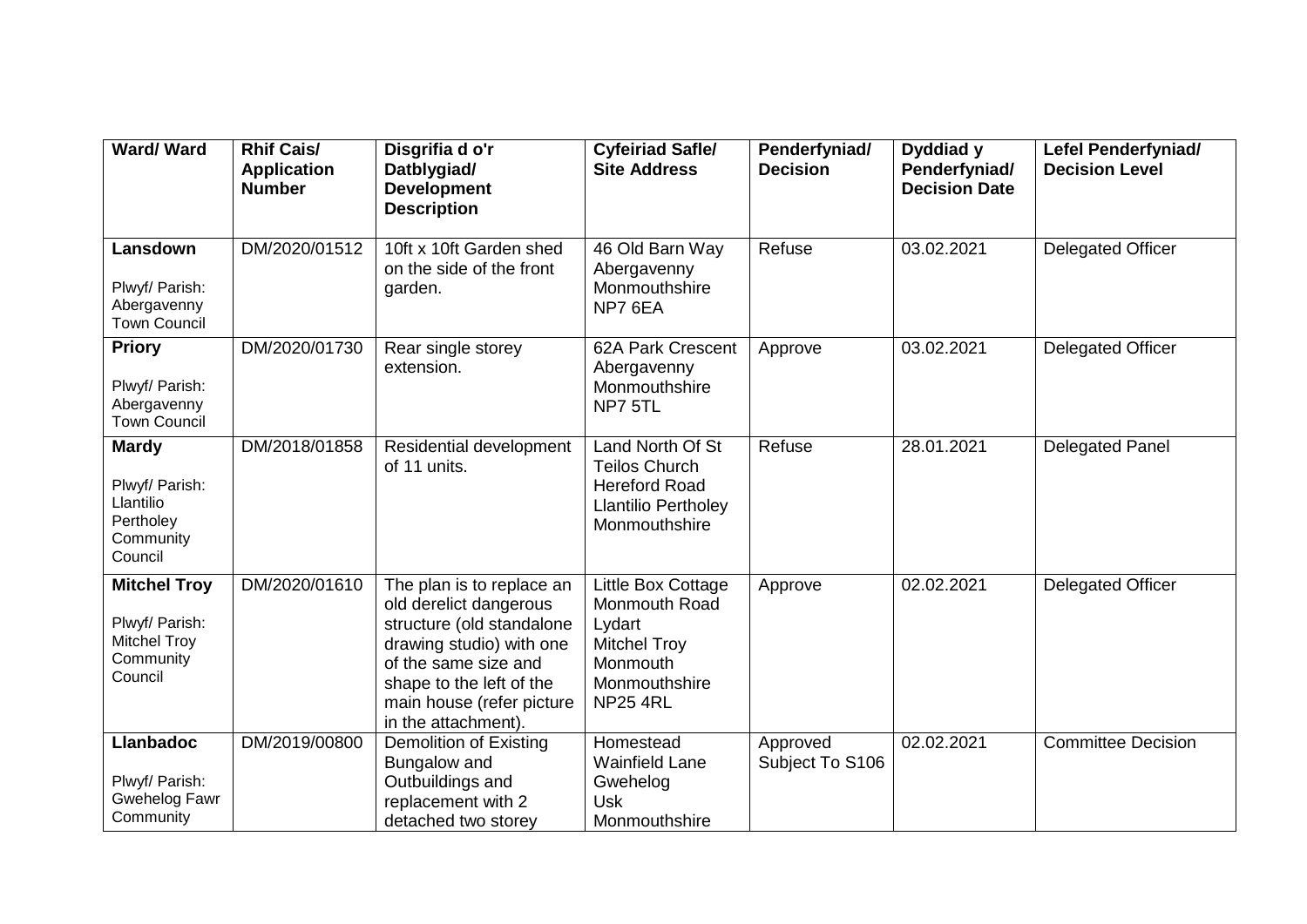| Council                                                                                              |               | dwelling houses with<br>altered driveway access<br>from highway.                                                                                                                                                                                                                                                                                                                                                                                            | <b>NP15 1RG</b>                                                                                                        |         |            |                          |
|------------------------------------------------------------------------------------------------------|---------------|-------------------------------------------------------------------------------------------------------------------------------------------------------------------------------------------------------------------------------------------------------------------------------------------------------------------------------------------------------------------------------------------------------------------------------------------------------------|------------------------------------------------------------------------------------------------------------------------|---------|------------|--------------------------|
| <b>Trellech</b><br><b>United</b><br>Plwyf/ Parish:<br><b>Trellech United</b><br>Community<br>Council | DM/2019/01928 | The calculation for<br>reaching the financial<br>contributions for<br>affordable housing has<br>now changed in the<br><b>Affordable Housing SPG</b><br>July 2019. We are<br>applying to have the<br>financial contribution for<br>our clients re-assessed<br>using this new<br>calculation.<br>(DM/2018/01894)                                                                                                                                              | Land North Of<br>Croes Faen<br><b>Bungalow</b><br>Pentwyn Lane<br>Penallt<br>Monmouthshire                             | Approve | 03.02.2021 | <b>Delegated Officer</b> |
| <b>Trellech</b><br><b>United</b><br>Plwyf/ Parish:<br><b>Trellech United</b><br>Community<br>Council | DM/2020/01042 | Change of use from<br>agricultural to training<br>use. A 60sqm by 60sqm<br>area to be used for the<br>training of materials<br>handling equipment<br>(MHE), Excavator /<br>Telehandler / Dumper<br>etc. The ground is flat<br>and any excavation work<br>carried out during<br>training will be reinstated<br>by the end of the course.<br>No buildings to be built<br>as there is a building<br>already on the farm that<br>can be used as a<br>classroom. | <b>Keepers Lodge</b><br>Farm<br>B4293 Quarry<br>Road To Cross<br>Lane<br>Llanishen<br>Monmouthshire<br><b>NP16 6QQ</b> | Approve | 03.02.2021 | <b>Delegated Officer</b> |
| <b>Trellech</b><br><b>United</b>                                                                     | DM/2020/01745 | Alter front facade to two<br>storey, incorporating a<br>first floor bedroom.                                                                                                                                                                                                                                                                                                                                                                                | The Firs<br>Warren's Road<br>Trellech                                                                                  | Approve | 01.02.2021 | <b>Delegated Officer</b> |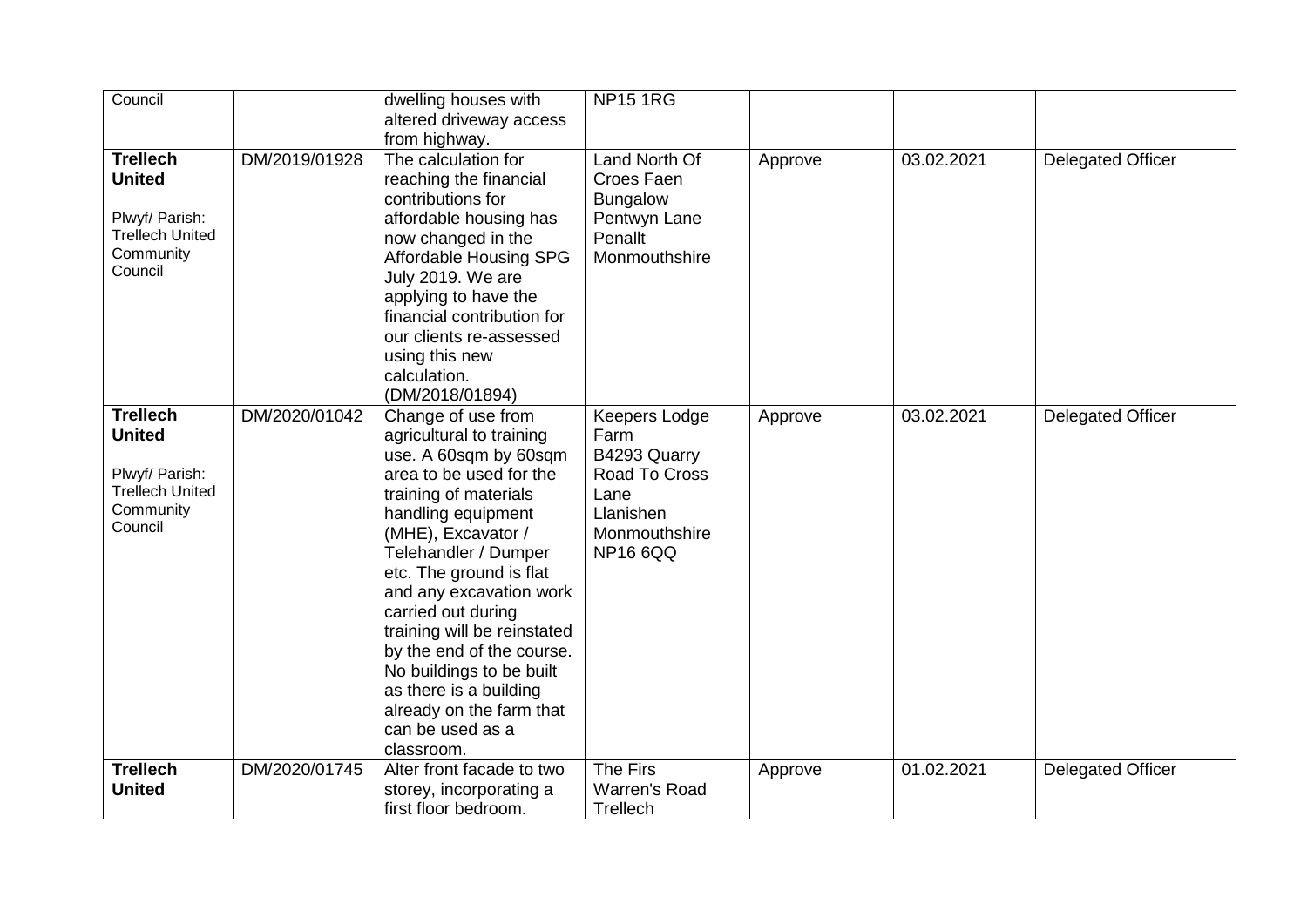| Plwyf/ Parish:<br><b>Trellech United</b><br>Community<br>Council            |               |                                                                                                                                                                                                                                     | Monmouth<br>Monmouthshire<br><b>NP25 4PQ</b>                                                                                     |                          |            |                          |
|-----------------------------------------------------------------------------|---------------|-------------------------------------------------------------------------------------------------------------------------------------------------------------------------------------------------------------------------------------|----------------------------------------------------------------------------------------------------------------------------------|--------------------------|------------|--------------------------|
| Llangybi<br>Fawr<br>Plwyf/ Parish:<br>Llangybi Fawr<br>Community<br>Council | DM/2020/00072 | Proposed conversion of<br>cattle shed to form 2no 3<br>bedroom holiday rental<br>units.                                                                                                                                             | Clawdd Y Parc<br>Farm<br>Parc Road<br>Llangybi<br><b>Usk</b><br>Monmouthshire<br><b>NP15 1NY</b>                                 | Application<br>Withdrawn | 29.01.2021 | <b>Delegated Officer</b> |
| Llangybi<br>Fawr<br>Plwyf/ Parish:<br>Llanhennock<br>Community<br>Council   | DM/2020/01431 | Vehicle garage with link<br>to house.                                                                                                                                                                                               | Old Coach House<br><b>Candwr Road</b><br>Ponthir<br>Newport<br>Monmouthshire<br><b>NP18 1HU</b>                                  | Approve                  | 02.02.2021 | <b>Delegated Officer</b> |
| <b>St Arvans</b><br>Plwyf/ Parish:<br>St Arvans<br>Community<br>Council     | DM/2020/01696 | Single storey rear<br>extension to existing<br>bungalow and<br>associated work to<br>include new external<br>blockwork leaf with<br>render finish.                                                                                  | <b>Orchard Croft</b><br>Devauden Road<br><b>St Arvans</b><br>Chepstow<br>Monmouthshire<br><b>NP16 6EY</b>                        | Approve                  | 28.01.2021 | <b>Delegated Officer</b> |
| <b>St Arvans</b><br>Plwyf/ Parish:<br>St Arvans<br>Community<br>Council     | DM/2020/01772 | Installation of domestic<br>bike store on part of<br>residential parking space<br>/ driveway alongside<br>Monmouthshire Housing<br>Association garages<br>between 1 Wyndcliffe<br>View and 'Weobley'<br>bungalow on Church<br>Lane. | Adjacent To<br>Garages Between<br>1 Wyndcliffe View<br>And Weobley,<br><b>Church Lane</b><br><b>St Arvans</b><br><b>NP16 6ET</b> | Approve                  | 03.02.2021 | <b>Delegated Officer</b> |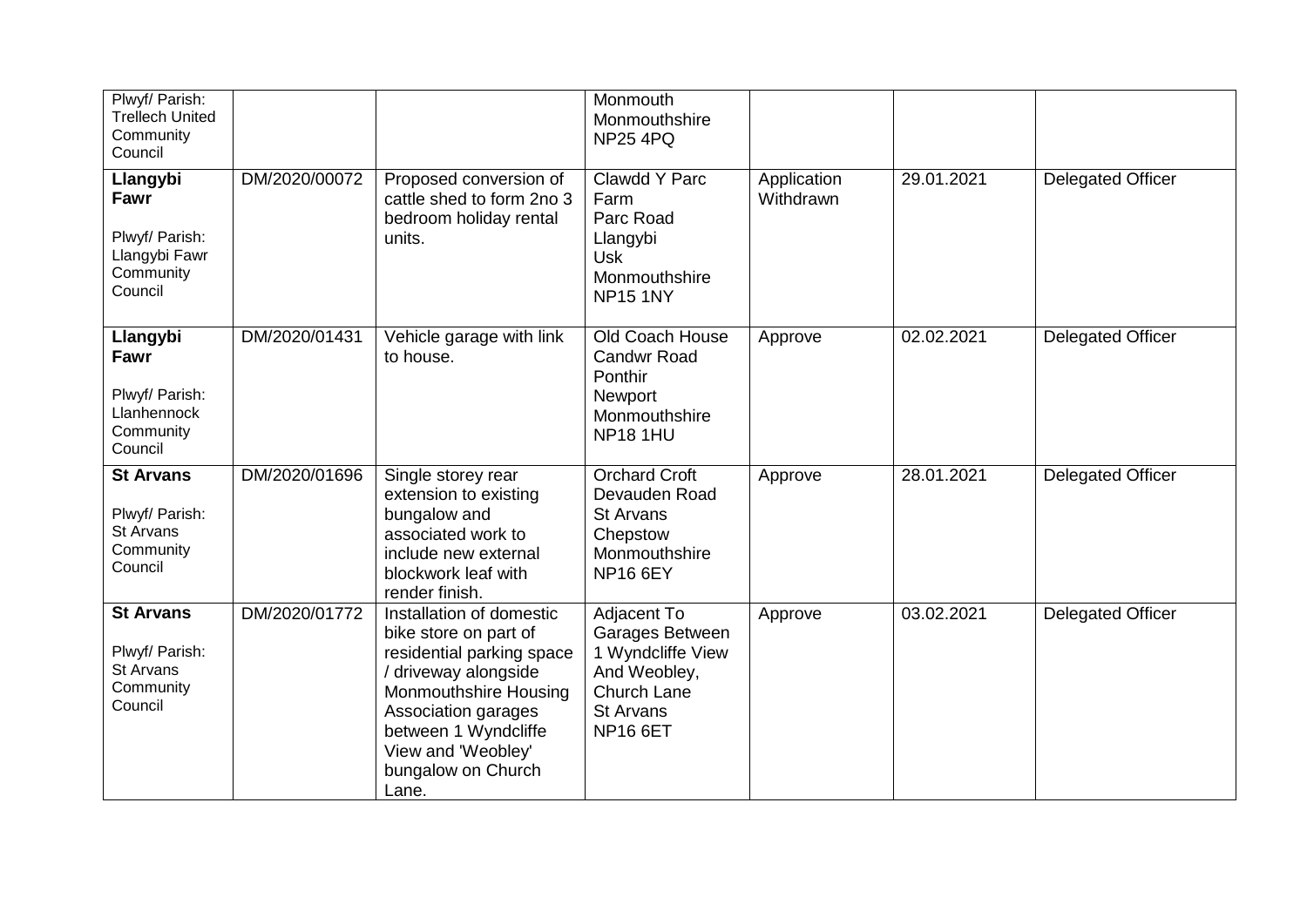| <b>St Marys</b><br>Plwyf/ Parish:<br>Chepstow Town<br>Council                         | DM/2019/01921 | Demolition of modern<br>extensions and<br>conversion of original<br>pub building to<br>residential. Erection of 4<br>new dwellings to the rear<br>with car parking and<br>associated external<br>works.                                                                                                            | <b>Chepstow Castle</b><br>Inn.<br>12 Bridge Street<br>Chepstow<br>Monmouthshire<br><b>NP16 5EZ</b> | Approve | 29.01.2021 | <b>Committee Decision</b> |
|---------------------------------------------------------------------------------------|---------------|--------------------------------------------------------------------------------------------------------------------------------------------------------------------------------------------------------------------------------------------------------------------------------------------------------------------|----------------------------------------------------------------------------------------------------|---------|------------|---------------------------|
| <b>St Marys</b><br>Plwyf/ Parish:<br>Chepstow Town<br>Council                         | DM/2020/01204 | A change of use of<br>existing first floor office<br>space to 5 bed and<br>breakfast ensuite<br>bedrooms and the<br>installation of a new<br>internal staircase from<br>front of shop to the first<br>floor.                                                                                                       | No. 12 Fish And<br>Chips<br><b>Albion Square</b><br>Chepstow<br>Monmouthshire<br><b>NP16 5DA</b>   | Approve | 01.02.2021 | <b>Delegated Officer</b>  |
| <b>Rogiet</b><br>Plwyf/ Parish:<br>Rogiet<br>Community<br>Council                     | DM/2020/01683 | Second storey side<br>extension                                                                                                                                                                                                                                                                                    | 53 Crossway<br>Rogiet<br>Caldicot<br>Monmouthshire<br><b>NP26 3SJ</b>                              | Approve | 02.02.2021 | <b>Delegated Officer</b>  |
| <b>Caldicot</b><br><b>Castle</b><br>Plwyf/ Parish:<br><b>Caldicot Town</b><br>Council | DM/2020/01312 | Non-material<br>amendment relating to<br>application<br>DM/2019/01761; 1). To<br>amend the elevations of<br>the Alder house type. 2).<br>To change the Alder<br>house type. 3). To<br>change the adaptable<br>bungalow 4). To change<br>the elevations of the<br>Hadley house type. 5).<br>To change the layout of | Residential<br>Development Site<br>Church Road<br>Caldicot<br>Monmouthshire                        | Approve | 29.01.2021 | <b>Delegated Panel</b>    |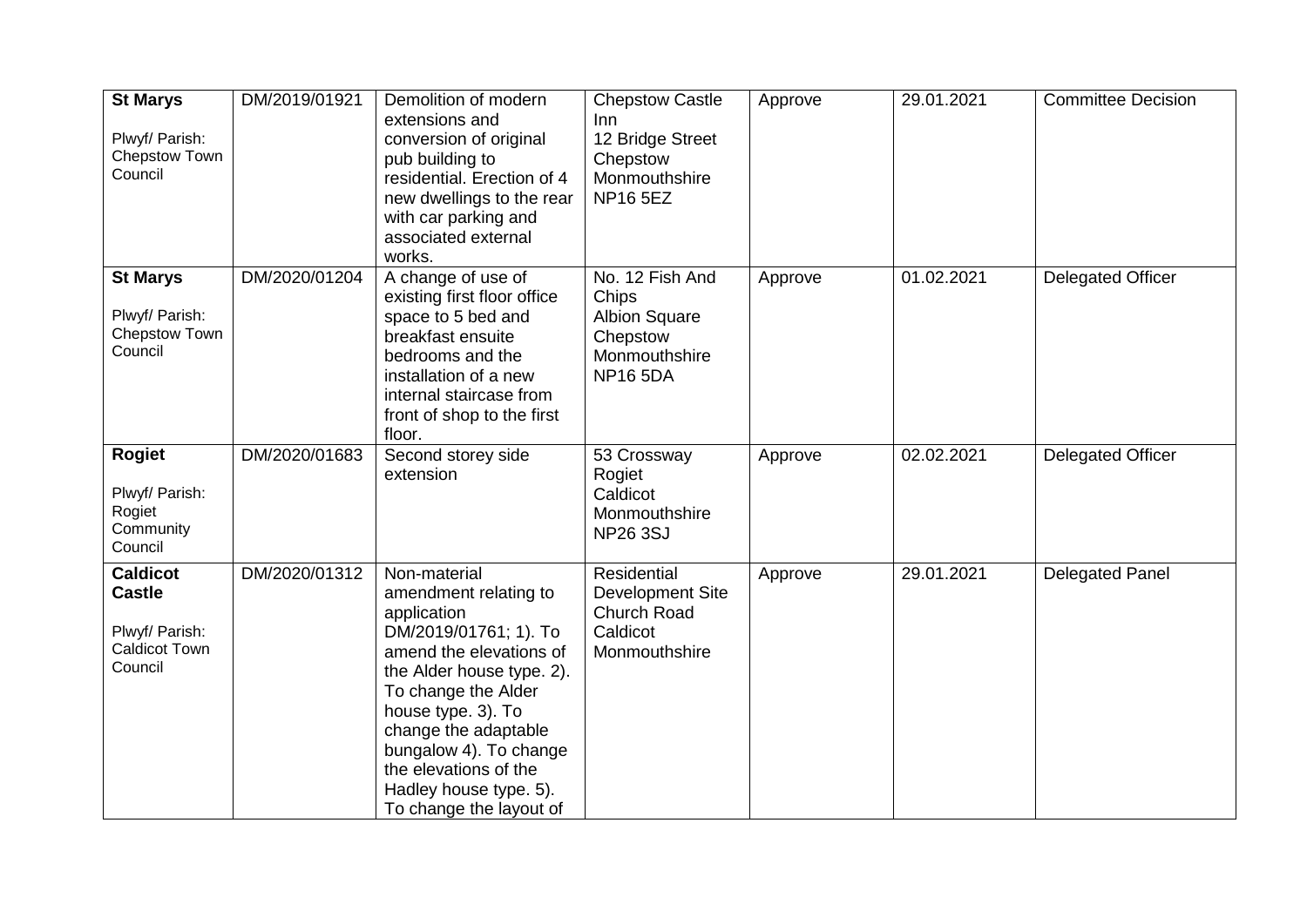|                                                                                       |               | the gardens 6). To add a<br>bin store and drying area<br>to the parking area.<br>Please see covering<br>letter for more<br>information.                                                                                                                                                                                                           |                                                                                                                                                |         |            |                          |
|---------------------------------------------------------------------------------------|---------------|---------------------------------------------------------------------------------------------------------------------------------------------------------------------------------------------------------------------------------------------------------------------------------------------------------------------------------------------------|------------------------------------------------------------------------------------------------------------------------------------------------|---------|------------|--------------------------|
| <b>Caldicot</b><br><b>Castle</b><br>Plwyf/ Parish:<br><b>Caldicot Town</b><br>Council | DM/2020/01519 | Proposed loft conversion<br>with dormer to rear.                                                                                                                                                                                                                                                                                                  | 48 Clos Ystwyth<br>Caldicot<br>Monmouthshire<br><b>NP26 4RE</b>                                                                                | Approve | 03.02.2021 | <b>Delegated Officer</b> |
| <b>Devauden</b><br>Plwyf/ Parish:<br>Devauden<br>Community<br>Council                 | DC/2017/01156 | Demolition of existing log<br>cabin due to woodland<br>clearance, replaced with<br>static caravan (new<br>location 360sqm). For<br>use linked to Down 2<br>Earth Bush-Craft and<br>Survival pursuits.<br>Overnight<br>accommodation for<br>disabled/partially sighted<br>and vulnerable people<br>for security and privacy<br>mainly for females. | Demoltion Of<br><b>Existing Log Cabin</b><br>At Tredean Estate<br>B4293, Nex<br>Common To<br><b>Cobblers Hill</b><br>Devauden<br>Monmouthshire | Refuse  | 02.02.2021 | <b>Delegated Officer</b> |
| <b>Drybridge</b><br>Plwyf/ Parish:<br>Monmouth<br><b>Town Council</b>                 | DM/2018/02026 | Proposed change of use<br>from poultry units (Sui<br>Generis) to Business use<br>(B1) and associated<br>infrastructure works<br>including car parkingand<br>internal road system at<br>land to the east of<br>Rockfield Road,<br>Monmouth, NP25 5ST.                                                                                              | <b>Proposed Poultry</b><br>Units Land To The<br>East Of Rockfield<br>Road<br>Sun Valley Farm                                                   | Approve | 29.01.2021 | <b>Delegated Panel</b>   |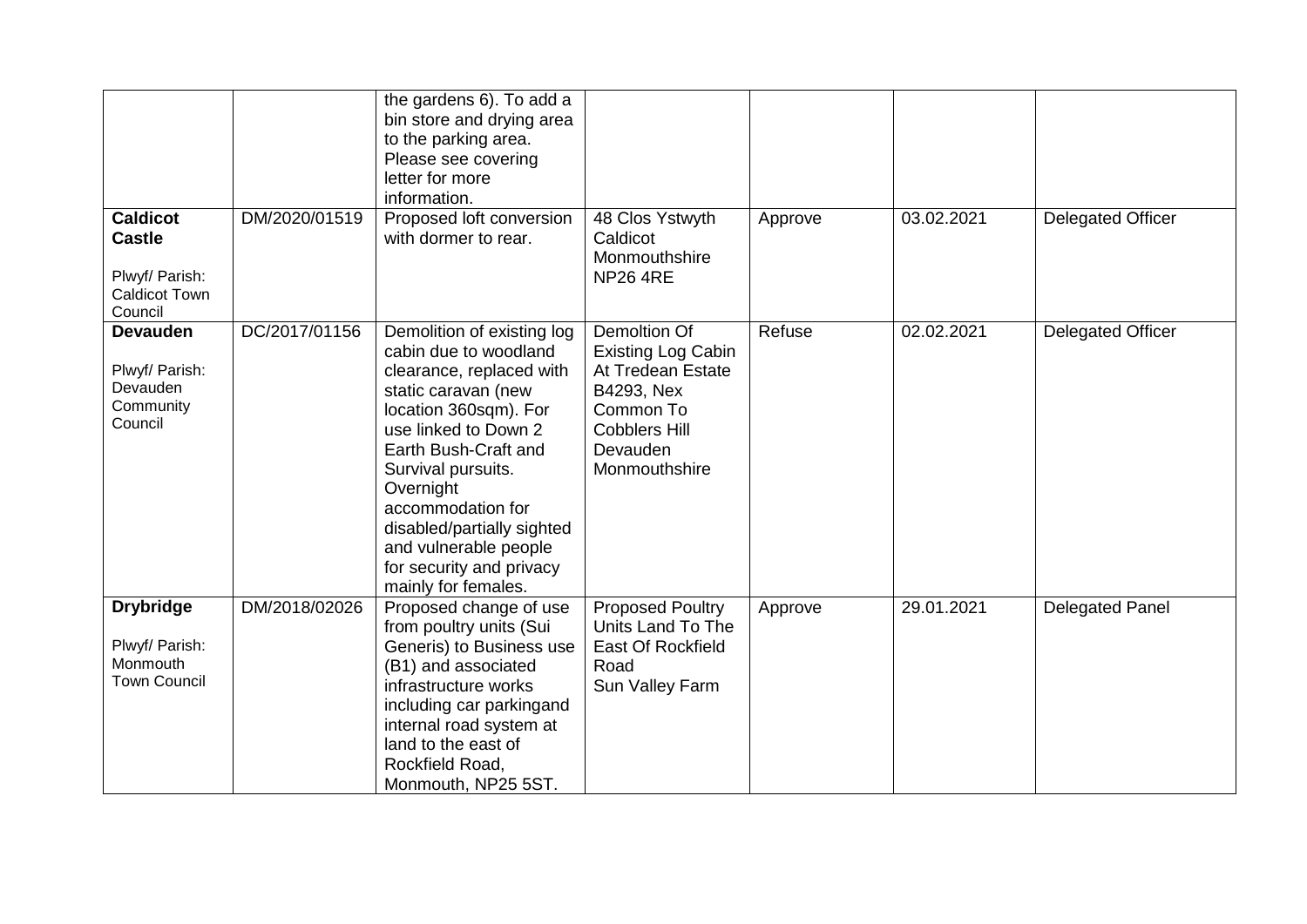| <b>Green Lane</b><br>Plwyf/ Parish:<br><b>Caldicot Town</b><br>Council          | DM/2020/01486 | Loft conversion with rear<br>dormer                                                                                                                                                                                                                             | 6 Dunlin Avenue<br>Caldicot<br>Monmouthshire<br><b>NP26 5DL</b>                                                    | Approve                  | 03.02.2021 | <b>Delegated Officer</b> |
|---------------------------------------------------------------------------------|---------------|-----------------------------------------------------------------------------------------------------------------------------------------------------------------------------------------------------------------------------------------------------------------|--------------------------------------------------------------------------------------------------------------------|--------------------------|------------|--------------------------|
| <b>The Elms</b><br>Plwyf/ Parish:<br>Magor With<br>Undy<br>Community<br>Council | DM/2020/01845 | Steel portal frame<br>extension to existing<br>livestock housing to<br>provide more cubicle<br>housing and loafing area.                                                                                                                                        | <b>Storefield Farm</b><br><b>Undy Road</b><br>Magor<br>Monmouthshire<br><b>NP26 3BX</b>                            | Acceptable               | 02.02.2021 | <b>Delegated Officer</b> |
| <b>The Elms</b><br>Plwyf/ Parish:<br>Magor With<br>Undy<br>Community<br>Council | DM/2020/01882 | Erection of 2, 4 bed<br>dwellings and the<br>formation of a new<br>vehicular access of<br>Pennyfathing Lane.                                                                                                                                                    | Pathways<br>Vinegar Hill<br>Undy<br>Caldicot<br>Monmouthshire<br><b>NP26 3EJ</b>                                   | Application<br>Withdrawn | 29.01.2021 | <b>Delegated Officer</b> |
| <b>The Elms</b><br>Plwyf/ Parish:<br>Magor With<br>Undy<br>Community<br>Council | DM/2021/00014 | Discharge of conditions<br>3, 4 and 7 of planning<br>consent of<br>DM/2018/02053.                                                                                                                                                                               | <b>Green Acres</b><br>Vinegar Hill<br>Undy<br>Caldicot<br>Monmouthshire<br><b>NP26 3EJ</b>                         | Approve                  | 01.02.2021 | <b>Delegated Officer</b> |
| <b>Shirenewton</b><br>Plwyf/ Parish:<br>Mathern<br>Community<br>Council         | DM/2020/01671 | Replace existing steel<br>gate with oak gate. Block<br>up an existing pedestrian<br>entrance and form a new<br>pedestrian entrance with<br>an oak gate (including<br>associated alterations to<br>path). Erect a stock<br>fence (post and wire) to<br>boundary. | The Old Gym<br><b>Mounton House</b><br>Park<br><b>Bayfield Road</b><br>Mounton<br>Monmouthshire<br><b>NP16 6LA</b> | Approve                  | 29.01.2021 | <b>Delegated Officer</b> |